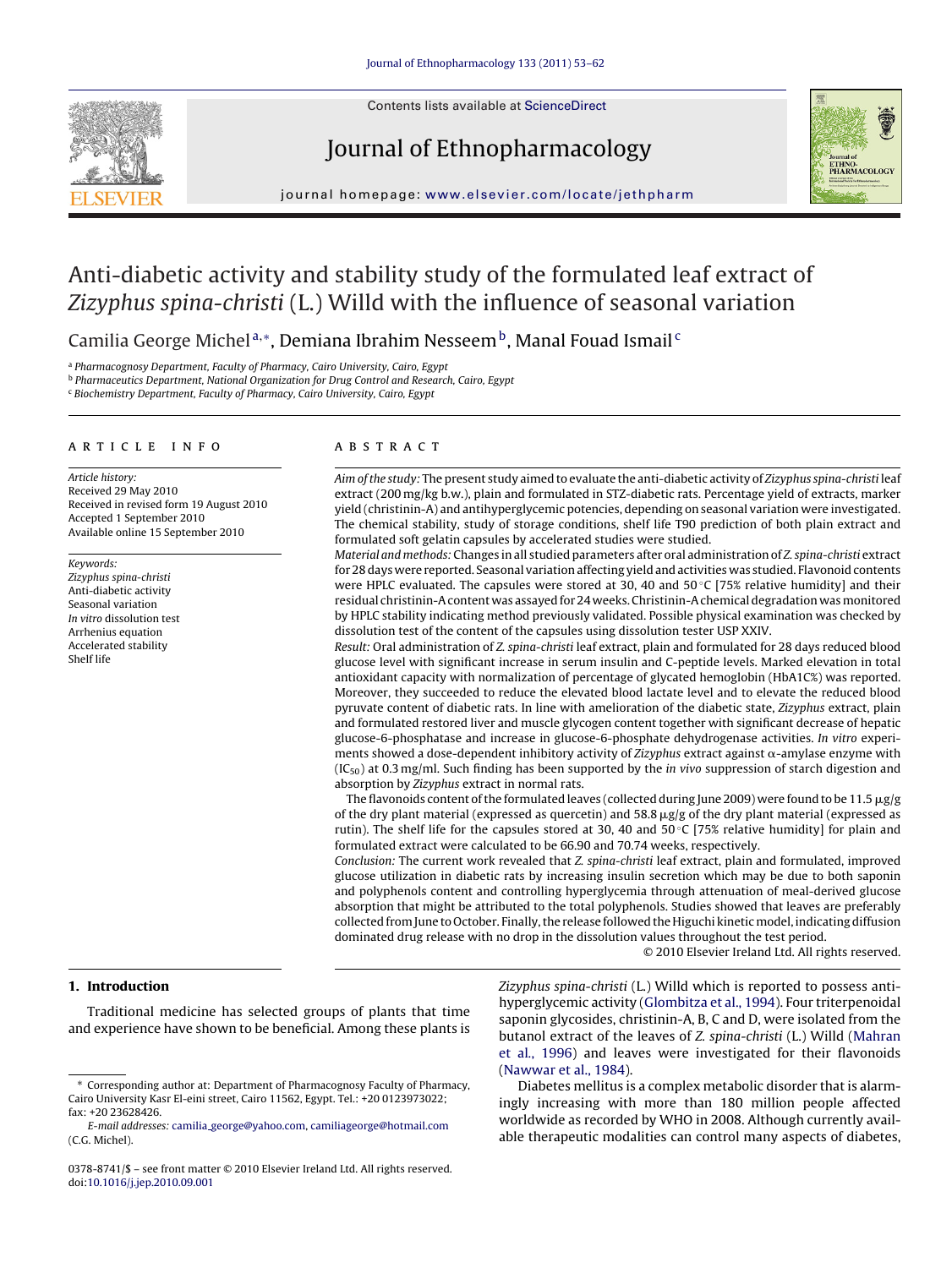serious complications are still encountered in addition to the side effects of the commonly used anti-diabetic drugs. An alternative strategy for diabetes treatment is the use of medicinal plants as a useful source for the development of new pharmaceuticals, as well as, dietary supplements to existing therapies [\(Bailey and Day,](#page-9-0) [1989\).](#page-9-0)

Based on previous findings concerning the formulation of the ethanol 70% leaf extract of Z. spina-christi (L.) Willd ([Nesseem et](#page-9-0) al.[, 2009\),](#page-9-0) the authors were stimulated to carry out the present investigation aiming to elucidate the possible mechanisms of antidiabetic activity of the extract either plain or formulated. In this respect, the first part of the anti-diabetic study was concerned with its effect on glucose utilization in streptozotocin-diabetic rats with referring to the antioxidant status of the animals. Meanwhile, the second part dealt with examination by in vitro experiments, the ability of the extract to inhibit the intestinal  $\alpha$ -amylase activity in addition to the in vivo effect on starch digestion and absorption in normal rats.

Furthermore, from the economical standpoint the time of leaf collection should be carefully studied to provide the best yield of extractives and physiologically active metabolites, these being usually affected by seasonal variation. It is well known that the development of fleshy fruits involved considerable accumulation of organic metabolites into the succulent pericarp and associated tissues leading to consumption of the active metabolites. Taking this in consideration, the present work included an analytical profiling of the leaf extract as regards its yield and christinin-A content (bioactive marker) and an evaluation of the antihyperglycemic activity of samples collected at different time intervals from the beginning of flowering to fruiting seasons.

Finally, a study of the stability of pharmaceutical products and of stability testing techniques was performed firstly, from the point of view of patient safety. The present trend in the pharmaceutical industry is towards production of highly specific, chemically stable potent drugs. It is important therefore, that the patient receives a uniform dose of drug throughout the whole of the shelf life of the product. In addition, although a drug may have been shown to be safe for use, this is not necessarily true for the decomposition products. Secondly, considerations must be given to the relevant legal requirements concerned with the identity, strength, purity and quality of the drug, and finally such a study is important to prevent the economic repercussion of marketing an unstable product ([Hung, 1990\).](#page-9-0) Furthermore, stability testing is important in providing evidence on how the quality of a drug substance or drug product varies with time under the influence of a variety of environmental factors such as temperature, humidity and light. It also enables recommended storage conditions, retest periods and shelf lives to be established ([ICH Harmonised Tripartite Guideline, 2003\).](#page-9-0) Basically, there are two different types of stability studies: short-term and long-term studies. A typical short-term study is the accelerated stability study under stressed conditions (at higher temperature and relative humidity). The purpose of the accelerated stability study is to increase the rate of the chemical and physical degradation of the drug product, so the significant degradation can be observed in a relatively short period [\(Chow and Liu, 1995\).](#page-9-0) According to the regulatory definition, a stability indicating method is an analytical procedure, which is capable of discriminating between the major active pharmaceutical ingredients from any degradation products formed under defined storage conditions during the stability evaluation period [\(El-Massik et al](#page-9-0)., [2003; Hong and Shah, 2005\).](#page-9-0) In this work, we evaluated the shelf life of T90 of the soft gelatin capsules, as well as the plain extract stored at 30, 40 and 50 ◦C. The christinin-A (Bioactive Marker) chemical degradation was monitored by HPLC method previously validated ([Nesseem et al](#page-9-0)., [2009\).](#page-9-0) Possible physical modifications were checked by dissolution test of the content of the capsules.

### **2. Experimental**

### 2.1. Materials and apparatus

### 2.1.1. Plant materials

Z. spina-christi (L.) Willd leaves were collected during June 2008 (Bf; beginning of the flowering stage), November 2008 (Ef; end of the flowering stage) and February 2009 (Fs; fruiting stage) from the cultivated plants in the Experimental Station of Medicinal Plants of the Pharmacognosy Department, Faculty of Pharmacy, Cairo University, Giza, Egypt. The identity was confirmed by Professor Dr. Nabil Hadidy, late Professor of Botany, Botany Department, Faculty of Science, Cairo University, Cairo, Egypt. Voucher specimens are kept at the herbarium of the Pharmacognosy Department, Faculty of Pharmacy, Cairo University. Air-dried leaves were coarsely powdered, packed in dark, coloured tightly closed containers and kept for extraction, formulation and biochemical studies.

### 2.1.2. Animals

Male Sprague Dawley albino rats weighing  $200 \pm 20$  g were obtained from the animal house colony, National Research Center, Cairo, Egypt. The rats were kept under controlled environmental conditions with free access to standard laboratory diet and water throughout the experimental period. This study was conducted in accordance with ethical procedures and policies approved by Animal Care and Use Committee of Faculty of Pharmacy Cairo University, Cairo, Egypt following the 18th WMA General Assembly, Helsinki, June 1964 and updated by the 59th WMA General Assembly, Seoul, October 2008.

### 2.1.3. Kits and chemicals

 $Bi$ oMerieux enzyline  $\alpha$ -amylase RTU kit. Glucose Enzymatic GOD-PAP kit, Biocon Diagnostik (Germany). Sensitive Rat Insulin RIA kit supplied from Linco Research Inc. (USA). C-peptide serum level was assessed by a double-antibody RIA kit (Double Antibody C-peptide, EURO/DPC Ltd., U.K.). Blood lactate kit, Spinreact–Spain. Blood pyruvate kit, Greiner Diagnostic GmbH–Germany. Glycated hemoglobin kit, Stanbio, San Antonio (USA). Acarbose (Bayer, Germany). All chemicals and methanol HPLC grade were purchased from Sigma–Aldrich Chemical Co. (St. Louis, MO, USA).

### 2.1.4. Material for formulation of soft gelatin capsules

Polyoxyethylene (20) cetyl ether (BC-20TX), Croda, Bx 11143.U.K., Meglyol 810 (Huls AG, Witten, Ruhr, Germany), ascorbic acid, PEG 6000, and PEG 400 (Prolabo, France), Soft gelatin capsules were gift samples supplied from Glaxo Co., Egypt. Polyethylene glycol 400 and 4000 (Prolabo, France).

### 2.1.5. Apparatus

USP release tester (Hanson SR6, Hanson Research Corporation, California, USA), sieves of mesh size  $250 \,\mu m$  and  $100 \,\mu m$  (VEB, Metal-Weberei, DDR, Italy) were used. UV-Spectrophotometer (Shimadzu, Kyoto, Japan), electrical balance (Sartorius GMBH, Göttingen, Germany), electrical blender (Philips, Holland), magnetic stirrer (Thermolyne Corporation, Dubuque, IA, USA), thermostatically controlled electric water bath (Julabo Labortec Hink GMBH, Seelbach, Germany). HPLC determination of flavonoids was conducted on a LC-10 ADVP Shimadzu liquid chromatograph equipped with DGU-12A Shimadzu Degasser, SLC-10 AVP Shimadzu system controller and a SPD-10 AVP Shimadzu UV–Vis detector. Column: Extra column "Waters" RP<sub>18</sub> (4.6 mm  $\times$  250 mm, 5  $\mu$ m, Ireland). Column temperature: ambient temperature; flow rate: 1 ml/min; Detector range: 200-400 nm; injection volume:  $20 \mu$ l; Mobile phase: methanol:water (80:20 v/v); Run time: 15 min. HPLC determination of the marker compound (christinin-A) as previously mentioned in [Nesseem et al. \(2009\).](#page-9-0) Teflon homogenizer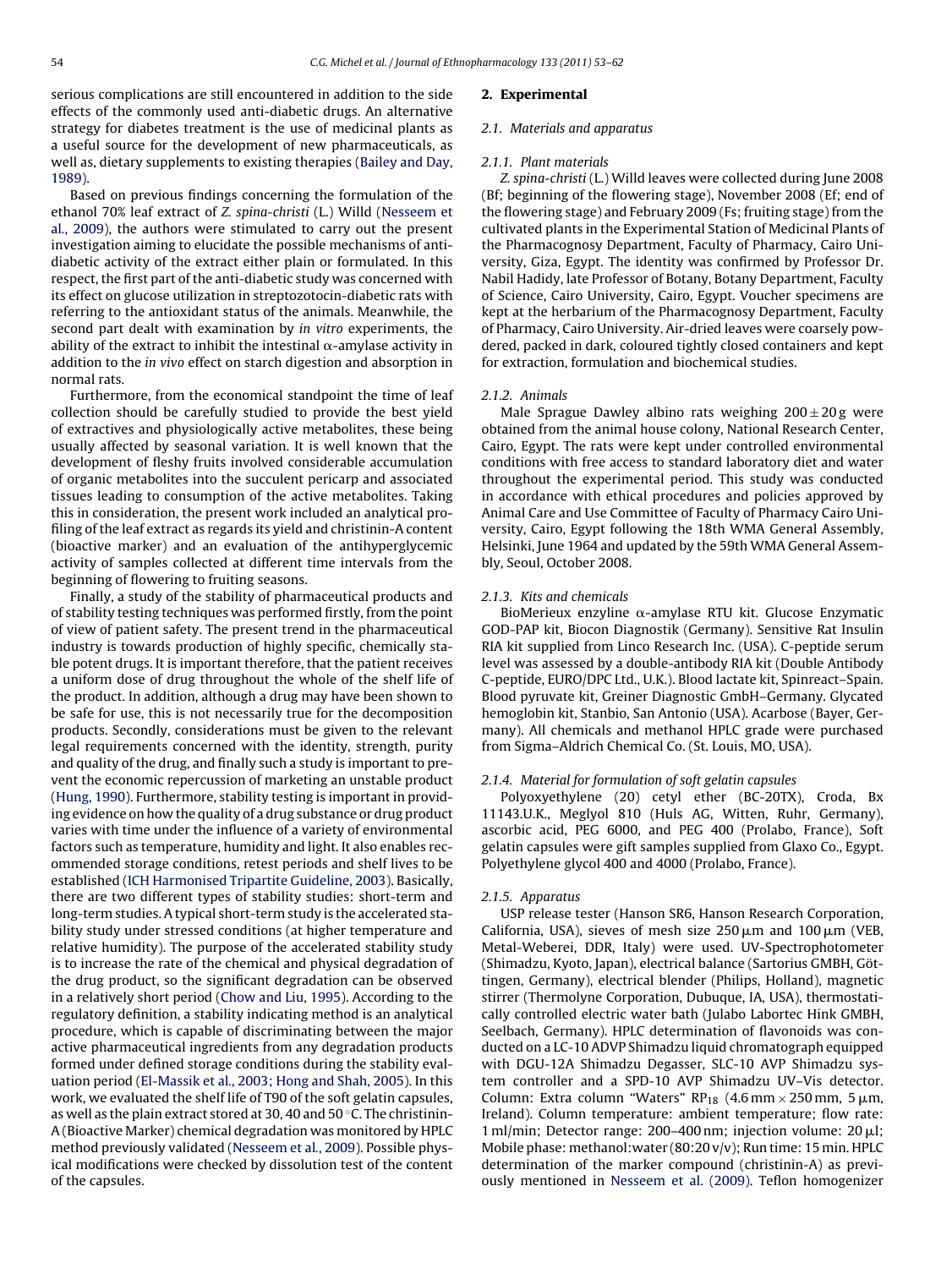(Potter-Elvejhem type). Dupont Sorvall combiplus ultracentrifuge (USA). Gama Counter Mini, Model 3600 (U.K.).

# **3. Methods**

# 3.1. Calculation of the percentage yield of the different extracts

Powdered leaves, 20 g collected during the three studied stages (Bf, Ef and Fs) were repeatedly refluxed with ethanol 70% till exhaustion (4 times, 400 ml). The ethanolic extracts were evaporated to dryness under reduced pressure at 40 ◦C. The obtained residues were kept in desiccators till constant weight, weighed and the percentage yields were recorded as a mean of three experiments.

### 3.2. Preparation of the standard solutions and samples

A stock solution (0.25 mg/ml) of standard quercetin and rutin in methanol 80% were prepared. Standard calibration curves were prepared using serial dilutions of standards viz, 20, 40, 80, 120 and  $160 \,\mu$ g from the stock solution. Typical calibration curves were prepared by plotting peak area  $(y)$  against injected amount  $(x,$  $\mu$ g). Residues (Bf, Ef and Fs, 10 mg each) were extracted separately by ultrasonication with methanol 80% at room temperature for 20 min. Each extract was filtered, clarified by centrifugation, transferred into a 25 ml volumetric flask and the volume adjusted with methanol 80%. Flavonoids were assayed using standards rutin and quercetin by HPLC. HPLC and Spectrophotometric determination of the marker compound "christinin-A", [3-O-(α-L-fucopyranosyl (1→2)-β-D-glucopyranosyl (1→3)-α- $L$ -arabinopyranosyl] jujubogenin, was detected at  $\lambda = 200$ nm following the same condition stated by [Nesseem et al. \(2009\).](#page-9-0)

# 3.3. Acute antihyperglycemic activity

Diabetic rats were prepared according to the method described by [Eliasson and Samet \(1969\).](#page-9-0)

### 3.4. Preparation of soft gelatin capsules

The selected formula was prepared by encapsulating 450 mg of the ingredient in a soft gelatin capsule prepared in our laboratory which was then sealed with gelatin solution. The control formulation was prepared similarly by separately encapsulating 200 mg of each plain extract in a soft gelatin capsule as mentioned before in a previous publication ([Nesseem et al., 2009\).](#page-9-0)

### 3.5. Biochemical studies

# 3.5.1. Effect of Z. spina-christi extract, plain and formulated on glucose utilization in STZ-diabetic rats

Rats were divided into normal  $(n=10)$  and diabetic  $(n=50)$ groups. Diabetes was induced by i.p. injection of Streptozotocin (STZ) (50 mg/kg b.w.) freshly prepared in 0.1 M citrate buffer pH 4.5 ([Wohaieb and Godin, 1987\).](#page-9-0) Forty eight hours after STZadministration, diabetic rats with non fasting plasma glucose >300 mg/dl were randomly divided into three groups, diabetic and diabetic treated with either plain Zizyphus leaf extract or formulated leaf extract in soft gelatin capsules. The first group was left without treatment and served as a control diabetic group. The second group received oral daily dose of 200 mg/kg of plain Zizyphus extract while the third group received the content of one soft gelatin capsule equivalent to 200 mg/kg Zizyphus extract for 28 days. At the end of the experimental period, all animals were deprived from food for 3 h, and then sacrificed. Blood samples were collected and serum was separated for measurement of levels of blood glucose,

insulin, C-peptide and total antioxidant capacity. A second portion of blood samples were collected on EDTA and used for the estimation of HbA1C%. A third portion of blood samples were collected on 0.6 M perchloric acid for immediate deproteinization and consequent estimation of lactate and pyruvate concentrations. Liver and skeletal muscles were rapidly isolated, where portions of the tissues were immediately digested in 30% KOH solution for subsequent determination of glycogen content. Meanwhile, the liver was quickly divided into two portions; the first one was homogenized in 0.1 M citrate buffer pH 6.5, ultracentrifuged for 15 min at 1000  $\times$  g at 4 °C. The supernatant was used for determination of hepatic glucose-6-phosphatase activity. The second portion of the liver was homogenized in 1.15% KCl solution and centrifuged for 30 min at 20,000  $\times$  g at 4 °C. The supernatant was recentrifuged for 60 min at 100,000  $\times$  g at 4 °C and the resulting supernatant was used for assay of glucose-6-phosphate dehydrogenase activity.

# 3.5.2. In vitro effect of different extract concentrations on the activity of  $\alpha$ -amylase enzyme

Determination of  $\alpha$ -amylase activity was done kinetically using bioMerieux enzyline  $\alpha$ -amylase RTU kit. The method is based on hydrolysis of the substrate 2-chloro-4-nitrophenyl maltotrioside by  $\alpha$ -amylase. The rate of production of the hydrolysis product 2-chloro-4- nitrophenol (measured by the change in absorbance at 405 nm per min) is proportional to  $\alpha$ -amylase activity. The --amylase enzyme was incubated with either phosphate buffer (control experiments) or the buffer containing different concentrations of the extract. At the end of the incubation time, the substrate was added and the increase in absorbance was measured for 3 min. The percentage inhibition of  $\alpha$ -amylase enzyme activity by different plain and formulated extract concentrations was calculated by the following formula: % inhibition =  $[\Delta AC - \Delta AS/\Delta AC] \times 100$ , where  $\Delta$ AC is the increase in absorbance of the control and  $\Delta$ AS is the increase in absorbance in presence of different extract concentrations. The % inhibition of  $\alpha$ -amylase enzyme activity was plotted against different extract concentrations. The final concentration of an inhibitor (extract) in the reaction mixture required to inhibit 50% of enzyme activity is defined as the  $IC_{50}$  value.

# 3.5.3. Effect of Z. spina-christi extract, plain and formulated on starch digestion and absorption in normal rats

This experiment is based on measuring blood glucose level in rats after 18 h overnight fast and at different time intervals following starch ingestion either alone or in combination with either acarbose or Zizyphus extract. Rats were fasted for 18 h, blood samples were taken from the tail vein for assessment of blood glucose at zero time, and the animals were divided into normal and two treated groups. The rats in the normal group were given starch load (3 g/kg b.w.) via oral gavage and blood samples were withdrawn at 30, 60, 90, 120 and 150 min after starch ingestion. Blood glucose levels were measured enzymatically using Accu-check Roche diagnostic method. In the treated groups, the same previous regimen was followed except that 200 mg/kg b.w. of Zizyphus extract or 25 mg/kg b.w. of acarbose was given orally just before the starch load.

### 3.5.4. Assessment of biochemical parameters

Blood glucose was assessed in the serum according to the method of [Schmidt \(1961\).](#page-9-0) Serum level of insulin and C-peptide were estimated using radioimmunoassay kits. Blood pyruvate and lactate were measured using commercially available kits. The per-centage of HbA1C was assessed following the method of [Abraham et](#page-9-0) [al. \(1978\). T](#page-9-0)otal antioxidant capacity was measured in serum by the ferric reducing antioxidant power (FRAP) assay ([Benzie and Strain,](#page-9-0) [1996\)](#page-9-0) which measures the ferric reducing ability of antioxidants in serum. Glycogen content in the digested hepatic and skeletal mus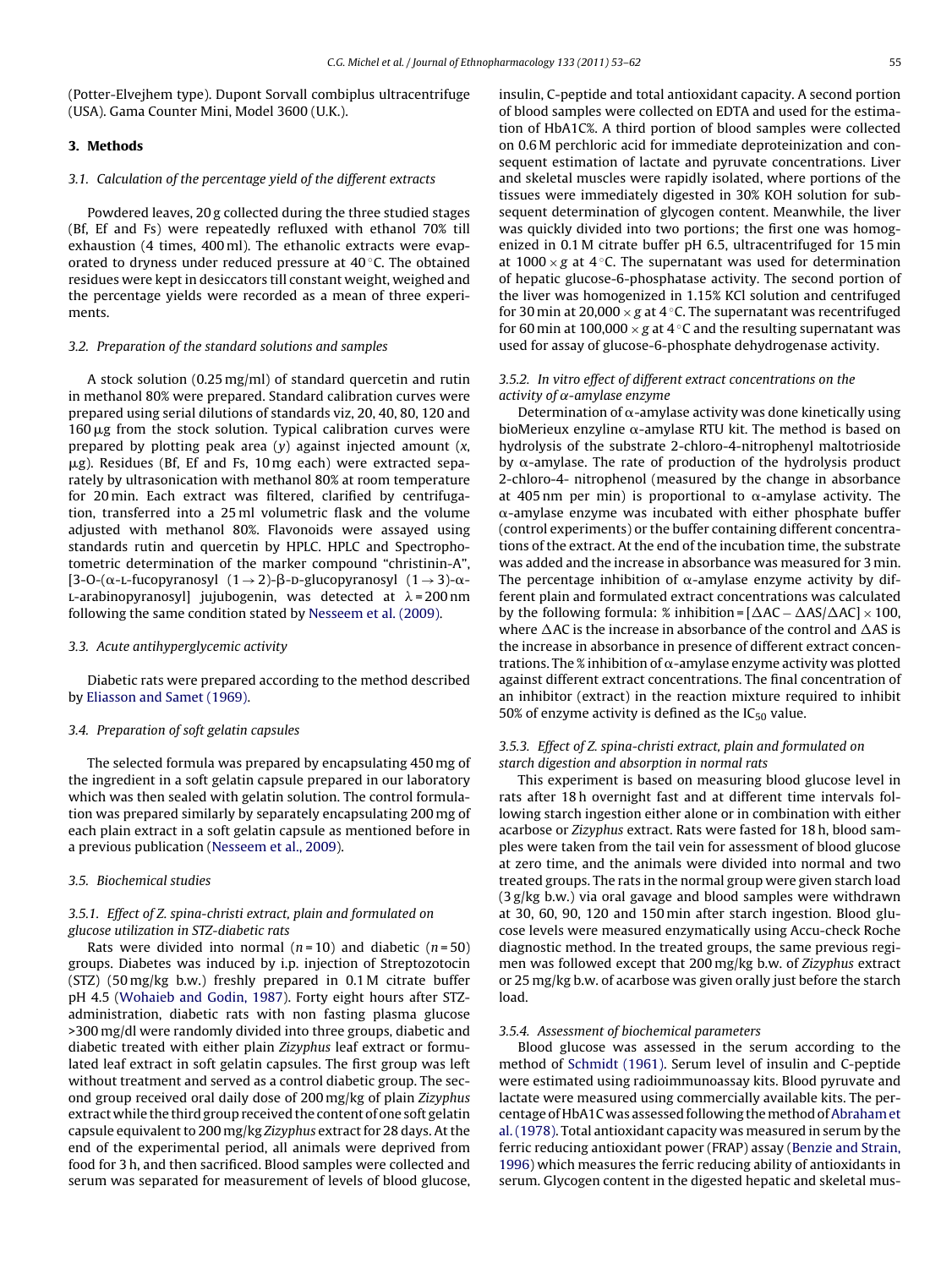cle tissues was determined according to the method of [Hassid and](#page-9-0) [Abraham \(1957\)](#page-9-0) where the liberated glucose in the hydrolyzate was estimated. Glucose-6-phosphatase activity was assayed by the method of [Baginsky et al. \(1974\)](#page-9-0) and the inorganic phosphate liberated was measured by the method of [Fiske and Subbarow \(1925\).](#page-9-0) One unit of glucose-6-phosphatase is defined as n mol of Pi liberated/mg protein.min at 37 ◦C. Glucose-6-phosphate dehydrogenase activity was determined by the method of [Leveille \(1972\).](#page-9-0) Protein content of different hepatic fractions was measured using the method of [Lowry et al](#page-9-0). [\(1951\).](#page-9-0)

#### 3.5.5. Statistical analysis

Values are expressed as mean  $\pm$  S.E.M. The level of statistical significance was taken at  $p < 0.05$  using one-way analysis of variance (ANOVA) followed by Tukey–Krammer's test to judge the difference between various groups.

# 3.6. Accelerated stability testing of soft gelatin capsules and extract of Z. spina-christi

Soft gelatin capsules containing 450 mg equivalent to 200 mg extract as well as the capsules containing 200 mg of plain extract as a control were packed into well capped vials protected from light and stored at a temperature of 30, 40 and 50 ◦C [75% relative humidity] for 24 weeks. The samples were withdrawn at intervals 0, 1, 2, 3, 4, 6, 8, 12, 16 and 24 weeks and allowed to stand at room temperature. The concentration of christinin-A in the extract at different time points was determined by HPLC using a preconstructed calibration curve of the extract in methanol 80%.

### 3.6.1. Current statistical methodology

Thermal induced instability is generally assumed to follow the Arrhenius relationship ([Patrick, 2006\):](#page-9-0)

 $K = Ae^{[-(E_a/RT)]}$ 

where K is the reaction constant, A the Arrhenius constant,  $E_a$  the activation energy, R the molar gas constant, and  $T$  is the absolute temperature  $(K_0)$ .

The logarithmic form of the Arrhenius equation ([Patrick, 2006\)](#page-9-0) indicates that there is a linear relationship between the logarithm of the rate constant and the inverse of absolute temperature. By determining the rate constants for degradation at elevated temperatures, one can estimate K at a lower temperature by extrapolation. It is necessary to see if the potency of a formulation is above 90% its original or of its labeled concentration after storage at various temperatures for certain periods of times. According to the ICH guideline on evaluation for stability data [\(ICH Harmonised](#page-9-0) [Tripartite Guideline, 2003\),](#page-9-0) for an attribute known to decrease with time (e.g., the active ingredient content), the shelf life is calculated as the time point at which the lower one-sided 95% confidence limit for the mean degradation curve intersects the acceptance criterion. In terms of an attribute known to increase with time (e.g., the concentration of an impurity), a similar definition can be given but for the upper limit. In the present work, we deal with active ingredient herbal extract data and assume that the strength of the product decreases linearly with time, which is the commonly employed approach for describing the degradation of active ingredients. In case of a linear degradation relationship, the mean parameter that can be estimated is the slope of the degradation line.

# 3.6.2. In vitro release study

In vitro release of christinin-A from the selected formula, as well as, the plain extract was performed using the USP XXIV dissolution tester apparatus-I (rotating basket). An accurately weighed amount of soft gelatin capsules equivalent to 200 mg of extract relative to control containing 200 mg of plain extract was placed in USP dissolution basket. Two capsules of the formulated extract stored at 30, 40 and 50 $°C$  [75% relative humidity] were simultaneously assessed for a period of 120 min. The basket was rotated at  $100 \pm 5$  rpm in 1000 ml distilled water and thermo statistically adjusted to a temperature of  $37 \pm 0.5$  °C. At each time interval, 3 ml sample were withdrawn, meanwhile an equal volume of distilled water was added to maintain the volume constant. Christinin-A was determined spectrophotometrically at  $\lambda$  200 nm at each specified time intervals from the previously constructed calibration curve.

### 3.6.3. Kinetic analysis of the release data

The data obtained from the release studies were kinetically analyzed to determine the mechanism and the order of drug release from different formulations ([Basak et al](#page-9-0)., [2007\).](#page-9-0) Linear regression analysis was done to test the goodness of fit of the data to the following models:

$$
C_t = C_0 - Kt
$$
 for zero-order kinetics

$$
\log C_t = -\frac{Kt}{2.303} + \log C_0
$$
 for first-order kinetics

where  $C_t$  is the amount of drug released in time t,  $C_0$  is the initial amount of the drug, and K is the first-order rate constant.

 $Q = Kt^{1/2}$  for Higuchi Diffusion model

where  $Q$  is the amount of the drug released in time  $t$  and  $K$  is the Higuchi dissolution constant [\(Higuch, 1962\).](#page-9-0)

### **4. Results and discussion**

# 4.1. Effect of Z. spina-christi extract on general characteristics of diabetes

Rats in the untreated diabetic group, as shown in [Table 1, e](#page-4-0)xhibited marked hyperglycemia with significant reduction in serum insulin, C-peptide levels and total antioxidant capacity (TAC), whereas percentage of glycated hemoglobin (HbA1C%) was significantly elevated when compared to the normal group. Oral administration of 200 mg/kg b.w. of Z. spina-christi leaf extract either plain or formulated in STZ-diabetic rats for 28 days resulted in significant reduction in blood glucose level together with significant rise in serum insulin, C-peptide levels and TAC with significant lowering in HbA1C%. The current results are in harmony with those obtained by [Glombitza et al. \(1994\)](#page-9-0) who demonstrated that the butanol extract (saponin fraction) of Zizyphus leaves or its main saponin glycoside, christinin-A, improved glucose utilization in diabetic rats. In fact, plasma C-peptide is considered an indicator of insulin secretion ([Polonsky et al., 1984\).](#page-9-0) The parallel increase in plasma insulin and C-peptide produced by the extract seems to rule out the inhibition of insulin turnover. Thus, the plasma glucose-lowering action is undoubtedly mediated by increased insulin secretion.

Determination of the amounts of flavonoids in the formula contributing to the anti-diabetic activity were found to be  $11.5 \mu$ g/g of the dry plant material (expressed as quercetin) and 58.8  $\mu$ g/g of the dry plant material (expressed as rutin) in Zizyphus leaves, as determined by HPLC. [Nawwar et al. \(1984\)](#page-9-0) reported the presence of quercetin, hyperoside and quercetrin as flavonols in Z. spinachristi leaves. [Hii and Howell \(1984,1985\)](#page-9-0) reported that exposure of isolated rat islets of pancreas to certain flavonoids such as (−) epicatechin or quercetin enhances insulin release. They argue that such flavonoids may act on islet function, at least in part, via alteration in Ca++ fluxes and in cyclic nucleotide metabolism. [Vessal](#page-9-0) [et al](#page-9-0). [\(2003\)](#page-9-0) suggested that quercetin has proven to be beneficial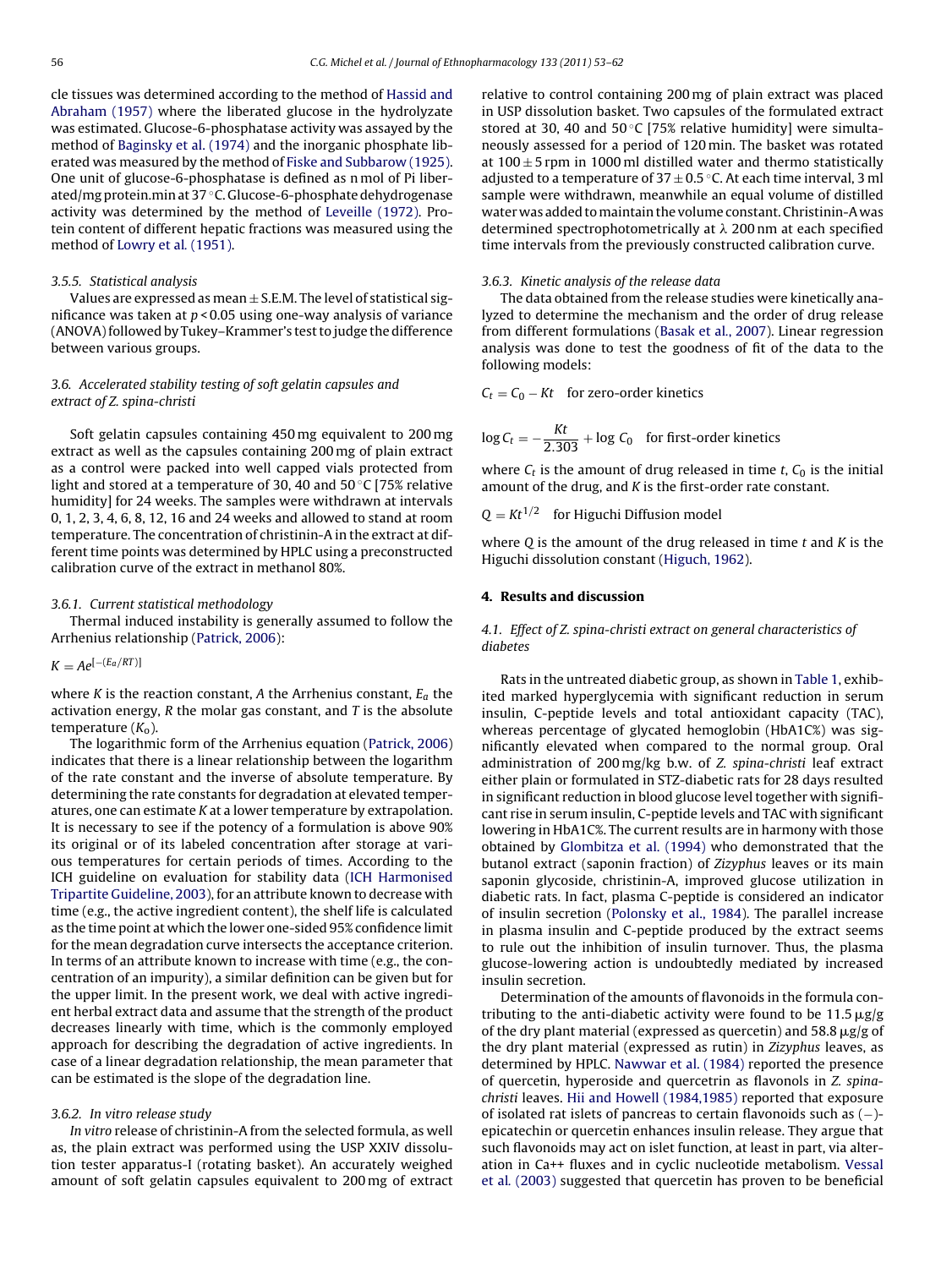<span id="page-4-0"></span>**Table 1**

Blood glucose, lactate and pyruvate levels, serum insulin and C- peptide concentration, TAC and HbA1C% in Zizyphus spina-christi extract-treated groups.

| Parameters             | Groups           |                        |                                            |                                                |  |
|------------------------|------------------|------------------------|--------------------------------------------|------------------------------------------------|--|
|                        | Normal           | Control diabetic       | Plain extract (200 mg)<br>extract/kg b.w.) | Formulated extract<br>(200 mg extract/kg b.w.) |  |
| Glucose (mg/dl)        | $93.4 + 3.2$     | $541.1 + 15.4^{\circ}$ | $285.6 + 21.4a$ , b                        | $289.7 + 20.5^{a,b}$                           |  |
| Insulin $(ng/ml)$      | $1.4 + 0.14$     | $0.44 + 0.05^{\circ}$  | $0.87 + 0.08^{a,b}$                        | $0.89 + 0.1^{a,b}$                             |  |
| $C$ -peptide $(ng/ml)$ | $0.9 \pm 0.08$   | $0.35 + 0.04^a$        | $0.58 + 0.04$ <sup>a, b</sup>              | $0.57 + 0.03a$                                 |  |
| $TAC$ ( $\mu$ mol/ml)  | $711.3 \pm 20.1$ | $526.8 + 15.8a$        | $626.6 + 24.2^{a,b}$                       | $624.1 + 24.6^{a,b}$                           |  |
| HbA1C%                 | $6.2 \pm 0.76$   | $15 + 1.9^a$           | $10 + 0.99b$                               | $9.8 + 1.0^{b}$                                |  |
| Lactate $(mg/dl)$      | $13.6 + 1.0$     | $24.4 + 1.8a$          | $18.9 + 1.1^{a,b}$                         | $18.7 \pm 1.0^{a,b}$                           |  |
| Pyruvate (mg/dl)       | $1.2 \pm 0.13$   | $0.7 \pm 0.1^{\circ}$  | $1.0 + 0.1^{a,b}$                          | $0.98 + 0.1a$                                  |  |

Values are means ± S.E.M. (n = 8 in each group), values in the same row are significantly different. TAC: total antioxidant activity, HbA1C: glycated hemoglobin.  $P < 0.05$  compared to normal group.

 $\frac{b}{P}$  P < 0.05 compared to control diabetic group.

in decreasing blood glucose concentration, promoting regeneration of the pancreatic islets, as shown by increased number of islet cells, and increasing insulin release in STZ-induced diabetic rats. Compounds that facilitate glucose transporter-4 (GLUT-4) translocation can be potentially beneficial for the treatment of diabetes. Flavonoids-rich fraction from Cephalotaxus sinensis leaves extract ([Wei et al., 2007\),](#page-9-0) showed a potent antihyperglycemic effect on STZ-induced diabetic rats by demonstrating that GLUT-4 is translocated to the cellmembrane ofmice adipocytes after incubation with flavonoids-rich fraction.

Although the  $\beta$ -cell cytotoxic action of STZ is not fully understood, it is thought to be mediated by the inhibition of free radical scavenger-enzymes thereby enhancing the generation of reactive oxygen species (ROS) leading to oxidative damage [\(Evans et al](#page-9-0)., [1965\).](#page-9-0) From the typical characteristics of diabetes is the increase of serum glycated protein such as glycated hemoglobin (HbA1C), which is a parameter for glycemic control where glucose or other reducing sugars react with the amino residues of proteins to form Amadori products, for instance, glycated hemoglobin [\(Thorpe](#page-9-0) [and Baynes, 1996\).](#page-9-0) Due to the presence of aromatic hydroxyl groups, flavonoids have strong antioxidant properties, as they are scavengers of reactive oxygen species and, therefore, inhibit peroxidation reactions [\(Duthie and Crozier, 2000\).](#page-9-0) Antioxidants can inhibit oxidative glycation (glycoxidation) of tissue proteins with reducing sugars as reported by [Yamaguchi et al](#page-9-0). [\(2000\).](#page-9-0) These findings could explain the observed enhancement of the total antioxidant capacity with the concomitant lowering of HbA1C% in rats treated with Zizyphus extract, plain and formulated.

In the present results, hyperglycemia was accompanied by marked elevation in blood lactate whereas blood pyruvate was significantly reduced. Increased lactate production may result from increased glucose conversion to lactate in adipocytes as shown by [Newby et al](#page-9-0). [\(1989\). I](#page-9-0)n line with amelioration of the diabetic state, Z. spina-christi extract, plain and formulated succeeded to reduce significantly the blood lactate levels and to elevate the reduced blood pyruvate contents. The increase in plasma lactate concentration is also in accordance with the study of [Mondon et al](#page-9-0). [\(1992\)](#page-9-0) who found that STZ-induced diabetes in rats was characterized by reduced pyruvate dehydrogenase (PDH) activity and increased lactate production in skeletal muscle and adipose tissue. These changes, in the presence of insulin deficiency, could contribute to enhanced hepatic glucose production. The ability of the Zizyphus extract to modulate the insulin secretion might help in ameliorating the condition. It should be mentioned that there is no significant difference between the effects of the plain Zizyphus extract and the formulated one on the above parameters.

# 4.2. Effect of Z. spina-christi extract on liver and muscle glycogen content, hepatic glucose-6-phosphatase and glucose-6-phosphate dehydrogenase activities in STZ-diabetic rats

Data presented in Table 2 revealed that STZ-induced diabetes in rats caused significant reduction in liver and muscle glycogen content when compared to normal group. Glycogen is the primary intracellular storable form of glucose and its level in various tissues especially in liver and skeletal muscles indicates direct reflection of insulin activity since it regulates glycogen deposition by stimulating glycogen synthase and inhibiting glycogen phosphorylase. Since STZ causes selective destruction of  $\beta$ - cells of islets of Langerhans resulting in marked decrease in insulin levels, it could be predicted that glycogen levels in tissues (muscle and liver) decrease as the influx of glucose is inhibited in the absence of insulin [\(Golden](#page-9-0) [et a](#page-9-0)l.[, 1979\).](#page-9-0) As shown in the present study, STZ-diabetic rats exhibited significant increase in the hepatic gluconeogenic enzyme, glucose-6-phosphatase activity together with significant decline in the activity of hexose monophosphate shunt enzyme, glucose-6-phosphate dehydrogenase. This could be referred to increased blood glucagon/insulin ratio reflecting under-utilization of glucose in the liver. Oral administration of Zizyphus extract either plain or formulated succeeded to correct significantly the defective glycogen storage of diabetic muscle and liver and caused significant decrease of hepatic glucose-6-phosphatase and increase in glucose-6-phosphate dehydrogenase activities. These results could be explained on the basis that the observed better glucose utiliza-

**Table 2**

Liver and muscle glycogen content, hepatic glucose-6- phosphatase and glucose-6-phosphate dehydrogenase activities in Zizyphus spina-christi extract-treated groups.

| Parameters                                             | Groups         |                        |                                            |                                                                                     |  |
|--------------------------------------------------------|----------------|------------------------|--------------------------------------------|-------------------------------------------------------------------------------------|--|
|                                                        | Normal         | Control diabetic       | Plain extract (200 mg)<br>extract/kg b.w.) | Formulated extract<br>$(200 \,\mathrm{mg} \, \mathrm{extract/kg} \, \mathrm{b.w.})$ |  |
| Muscle glycogen (mg/g tissue)                          | $3 + 0.32$     | $1.5 + 0.2a$           | $2.5 + 0.25^{\circ}$                       | $2.6 + 0.27$ <sup>b</sup>                                                           |  |
| Liver glycogen (mg/g tissue)                           | $40.7 + 2.9$   | $19.8 + 1.2a$          | $31.9 + 2.6^{\circ}$                       | $32.7 + 2.3^b$                                                                      |  |
| Liver glucose-6-phosphatase (U/mg protein)             | $60.1 \pm 3.6$ | $122 + 5.5^{\circ}$    | $81.4 + 4.2^{a,b}$                         | $88.1 + 6^{a,b}$                                                                    |  |
| Liver glucose-6-phosphate dehydrogenase (U/mg protein) | $42.7 \pm 3$   | $16.9 \pm 1.4^{\circ}$ | $28.3 + 2.2^{a,b}$                         | $25.9 + 1.6^{a,b}$                                                                  |  |

Values are means  $\pm$  S.E.M. ( $n = 8$  in each group), values in the same row are significantly different.

<sup>a</sup>  $P < 0.05$  compared to normal group.

 $b$  P < 0.05 compared to control diabetic group.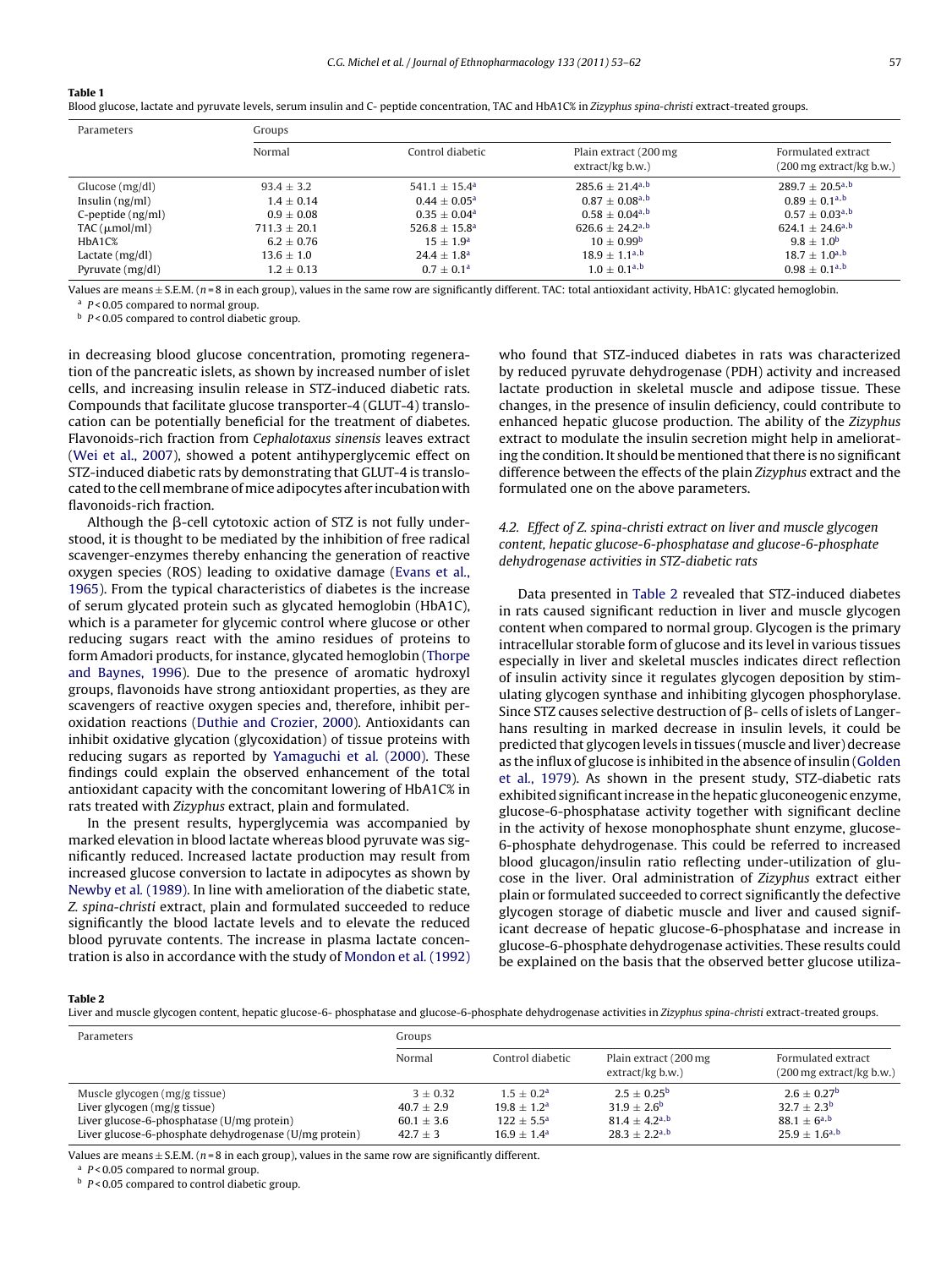<span id="page-5-0"></span>

**Fig. 1.** In vitro effect of plain Zizyphus spina-christi extract at different concentrations on the activity of  $\alpha$ -amylase enzyme. Each point represents the mean of 5 experiments  $\pm$  S.E.M. Y-axis is the percentage inhibition of  $\alpha$ -amylase enzyme as related to the control. X-axis is the concentration of the extract in the final reaction mixture  $(mg/ml)$ .

tion may be due to an increase in insulin release which is supported by the concomitant rise in serum C-peptide level demonstrated in the current work. [Glombitza et al](#page-9-0). [\(1994\)](#page-9-0) reported significant rise in serum insulin and pancreatic cAMP levels as a result of administration of the saponin fraction in the butanol extract of Zizyphus leaves to diabetic rats. It has been stated that potentiators of insulin release include agents, which elevate cAMP levels ([Hedeskov, 1980\).](#page-9-0) Available evidence suggests that flavonoids also inhibit cAMP phosphodiestrase ([Ferrel et al., 1979\).](#page-9-0)

# 4.3. In vitro effect of Z. spina-christi extract, plain and formulated on the activity of  $\alpha$ -amylase enzyme

Zizyphus extract, exerted dose-dependent inhibitory activity against  $\alpha$ -amylase enzyme, after incubating different concentrations of the extract with the enzyme where 50% inhibition ( $IC_{50}$ ) occurs at 0.3 mg/ml. Moreover, almost complete inhibition of --amylase activity was reached at concentrations higher than 2 mg/ml (Fig. 1).



**Fig. 2.** Effect of plain Zizyphus spina-christi extract on starch digestion and absorption in normal rats. Blood glucose values were presented as percentage of fasting value taken at zero time for each group before starch ingestion (3 g/kg b.w.) and plotted against different time intervals. Each point represents the mean of 5 exper $i$ ments  $\pm$  S.E.M. N = Rats received starch load only.  $E$  = Rats received plain zizyphus extract (200 mg/kg b.w.) just before the starch load. Acarbose = Rats received acarbose (25 mg/kg b.w.) just before the starch load.

# 4.4. Effect of Z. spina-christi extract, plain and formulated on starch digestion and absorption in normal rats

The in vitro results prompted us to examine the inhibitory effect of Zizyphus extract, on starch digestion and absorption in normal rats. Acarbose (25 mg/kg b.w.) was used as positive control in this experiment. Fig. 2, demonstrated that oral administration of starch load of 3 g/kg b.w. to normal rats, after 18 h fast, caused an increase in blood glucose level reaching a maximum of 231.2% of the fasting level at 30 min after starch ingestion. A gradual decline in blood glucose was observed reaching to about 152.4% of the fasting level after 150 min from the oral starch loading. Oral administration of Zizyphus extract, plain and formulated (200 mg/kg b.w.) just before the starch load elicited an in vivo decline in starch digestion and absorption. Zizyphus extract reduced the area under the blood glucose curve, as compared to the normal curve, and tended to delay the absorption as the maximum blood glucose level was attained between 60 and 90 min. The inhibitory effect of Zizyphus extract on starch digestion and absorption was lower than that of acarbose regarding both the peak of blood glucose level and the area under the blood glucose curve. To the best of our knowledge, there is no report on the inhibitory activity of Z. spina-christi extract against carbohydrate-hydrolyzing enzymes. Starch in meals is first decomposed into oligosaccharides by the enzyme  $\alpha$ -amylase in saliva and  $\alpha$ -glucosidase in pancreatic juice, which is a membrane bound

### **Table 3**

Influence of seasonal variation on the yield of extracts, marker christinin-A and antihyperglycemic potencies.

| Parameters                  | Seasons                             |                            |                            |  |  |
|-----------------------------|-------------------------------------|----------------------------|----------------------------|--|--|
|                             | Spring <sup>a</sup> (June 2008, Bf) | Autumn (November 2008, Ef) | Winter (February 2009, Fs) |  |  |
| Yield $(\%w/w)$             | 31.7                                | 32.2                       | 30.3                       |  |  |
| Marker yield (mg/g)         | 65.6                                | 61.4                       | 16.6                       |  |  |
| Antihyperglycemic potencies | 86                                  | 82                         | 51                         |  |  |

a Flowering stage starts from May (late spring) to November.

### **Table 4**

Effect of the Zizyphus spina-christi extracts (200 mg/kg b.w.) and metformin reference (150 mg/kg) on blood glucose level in diabetic rats (n = 10).

| Groups/doses                              | Zero time (mg/dl, mean $\pm$ S.E.) | 4 h (mg/dl, mean $\pm$ S.E.) | 8 h (mg/dl, mean $\pm$ S.E.) |
|-------------------------------------------|------------------------------------|------------------------------|------------------------------|
| Control (10 ml saline) diabetic untreated | $243.7 \pm 9.2$                    | $242.8 \pm 10.3$             | $245.9 + 11.2$               |
| Beginning of flowering stage extract      | $251.6 \pm 8.1$                    | $181.9 + 8.4$ <sup>*</sup>   | $115.2 + 6.1^*$              |
| End of flowering stage extract            | $247.1 + 7.9$                      | $175.4 + 6.5$ <sup>*</sup>   | $119.3 + 5.1$ <sup>*</sup>   |
| Fruiting stage extract                    | $253.8 \pm 9.2$                    | $189.8 + 6.2^*$              | $171.8 \pm 6.4^*$            |
| Metformin                                 | $249.5 + 8.9$                      | $161.7 + 5.4$                | $92.4 + 3.2^*$               |

Values in the same row are significantly different.

 $P < 0.01$ .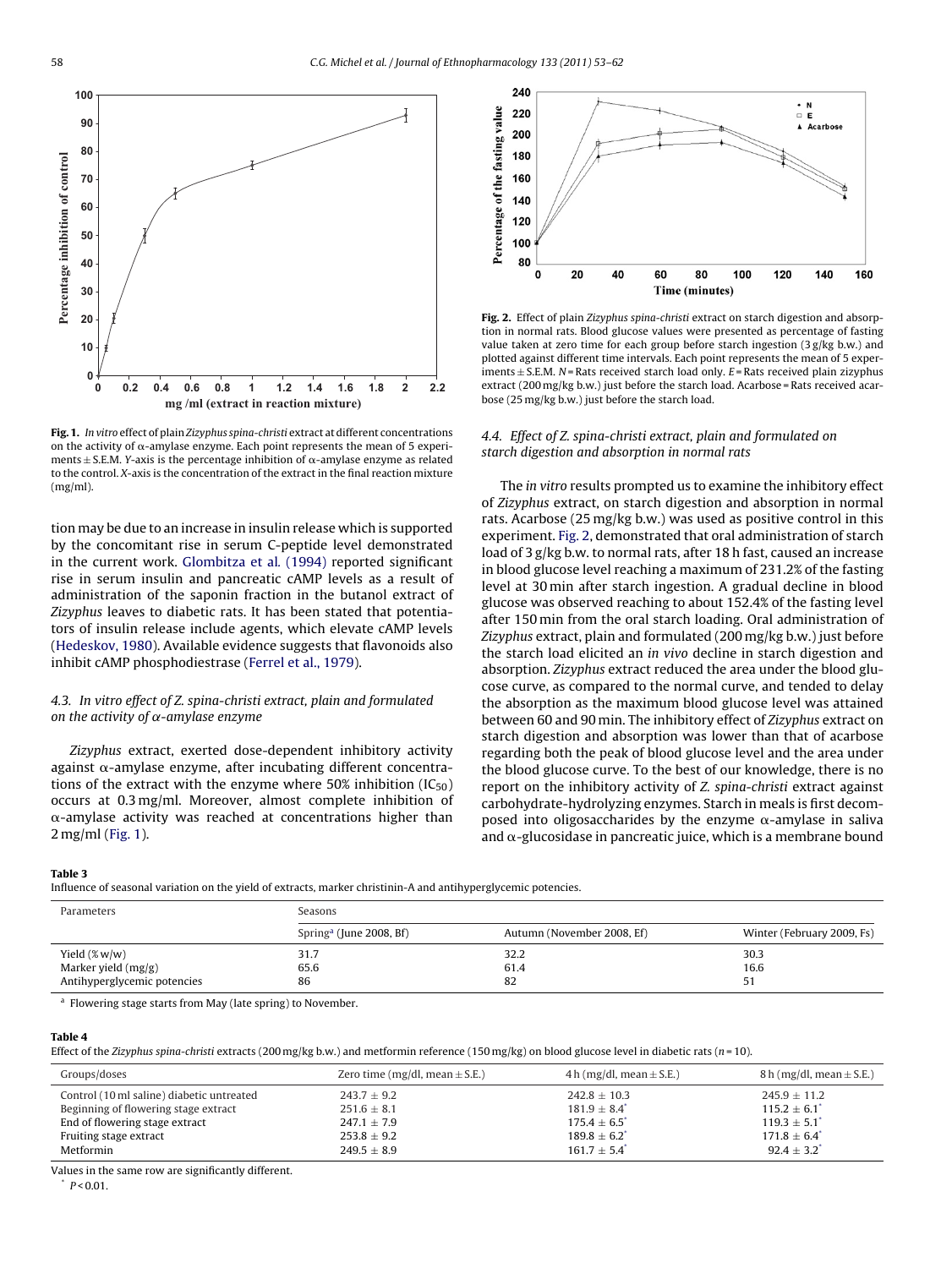<span id="page-6-0"></span>

**Fig. 3.** HPLC trace of Zizyphus spina-christi plain extract A and the marker rutin B; detection: 374 nm; retention time 3.083 min.

enzyme located at the epithelium of the small intestine, catalyzing the cleavage of glucose from disaccharides and oligosaccharides. Dietary  $\alpha$ -glucosidase and  $\alpha$ -amylase inhibitors have been identified as a potentially natural and safe approach for controlling hyperglycemia [\(Bischoff, 1994\).](#page-9-0) Polyphenolic extracts from a number of plants were found to be effective inhibitors of intestinal --glucosidase activity [\(Matsui et a](#page-9-0)l.[, 2001\)](#page-9-0) that is comparable to synthetic inhibitors (acarbose and voglibose) already being used therapeutically to control hyperglycemia ([Toeller, 1994\).](#page-9-0) These extracts also inhibited  $\alpha$ -amylase activity, which could prove to be synergistic to their potential therapeutic effect on post-meal blood glucose levels [\(Matsui et al](#page-9-0)., [2001\).](#page-9-0)

The current work revealed that the Zizyphus leaf extract, plain or formulated, improved glucose utilization in diabetic rats by increasing insulin secretion which may be due to both saponin and polyphenol contents and controlling hyperglycemia through attenuation of meal-derived glucose absorption that might be attributed to the total polyphenols.

# 4.5. Influence of seasonal variation on yield of extracts, marker content (christinin-A) and antihyperglycemic activity

The yield of extracts were slightly influenced by seasonal variation reaching the maximum 32.2% in November 2008 (Ef, End of the flowering stage) being lower, 31.7% in June 2008 (Bf, Beginning of the flowering stage) and lowest, 30.3% in February 2009 (Fs, Fruiting stage). HPLC determination of the christinin-A content at 200 nm showed a slightly different pattern, the highest yield was 65.6 mg/g (Bf) followed by 61.4 mg/g (Ef) and the least 17.3 mg/g of the dry plant material at the (Fs). Evaluation of the antihyperglycemic activity of the different samples [\(Table 3\)](#page-5-0) at a dose of 200 mg/kgb.w. was found to be 86% (Bf), 82% (Ef) and 51% (Fs), as potent as Metformin  $(150 \text{ mg/kgb.w.}, P < 0.01)$  after 8 h of administration ([Table 4\).](#page-5-0) The highest yield of extract was thus recorded for the leaves collected at the end of flowering stage (Ef) while the highest content of marker and antihyperglycemic potency were recorded for samples gathered at June 2008 (Bf) suggesting that this time should be recommended for collection up to October.



**Fig. 4.** HPLC trace of Zizyphus spina-christi plain extract D and the marker quercetin C; detection: 254 nm; retention time 4.408.

# 4.6. Determination of the flavonoid content in the formulated leaves extract contributing in the antihyperglycemic activity

HPLC determination of the flavonoid content of the formulated leaf extract collected at the beginning of the flowering stage (June 2008) were 11.5  $\mu$ g/g (expressed as quercetin) and 58.8  $\mu$ g/g of the dry plant material (expressed as rutin – Figs. 3 and 4). The calibration curves have correlation coefficient close to 1. The resulting data and the mean regression equations were computed and found to be  $y = 73,877x$  for quercetin with a correlation coefficient  $R = 0.9969$ and  $y = 45,814x$  for rutin with  $R = 0.9951$ , where y is the absorbance and x is the concentration in  $\mu$ g/ml.

# 4.7. Accelerated stability testing of soft gelatin capsules and leaf extract of Z. spina-christi

The chemical stability of the tested formula in comparison with the plain extract was evaluated according to [Kenneth et al](#page-9-0). [\(1979\).](#page-9-0)



**Fig. 5.** HPLC trace of Zizyphus spina-christi plain extract (detection: 200 nm) after 4 weeks (A), 12 weeks (B) and 24 weeks (C) at 50 $\degree$ C.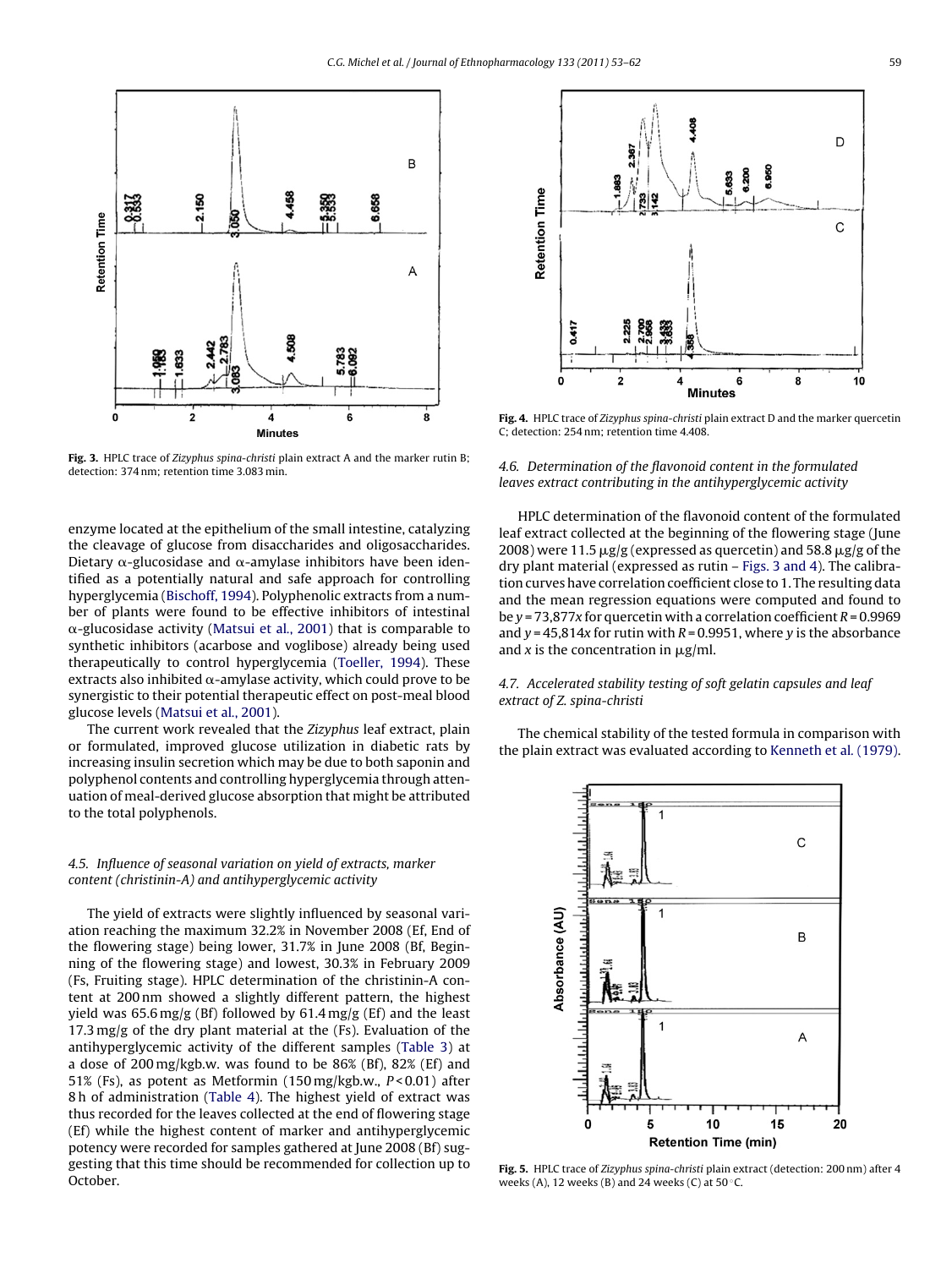The formulation is meeting the requirement of 1 year shelf life for herbal formulations. The use of HPLC method in this stability study revealed that the degradation products did not show any interference with absorbance at 200 nm after 4,12 and 24 weeks ([Figs. 5 and 6\)](#page-6-0). Kinetic analysis of the stability data obtained for the tested capsules revealed that the degradation followed first order kinetics. Figs. 7 and 8 illustrated graphically the first order degradation of the tested capsules at 30, 40 and  $50^{\circ}$ C [75% relative humidity] in comparison to plain extract. [Figs. 9 and 10](#page-8-0) illustrated the logarithmic plot of  $k$  (degradation rate constant) of the plain extract and formulated extract respectively at different temperatures. From these figures, the degradation rate constant at 25 ◦C (K25) and the expiration date were calculated according to the Garret and Carper equation ([Garrett and Carper, 1955\).](#page-9-0)  $t$  0.9 = 0.105/K25, where  $t$  0.9 is the time at which the percent drug remaining is 90%. The results are shown in [Table 5](#page-8-0) and the expiration dates of the prepared formula relative to control of plain extract were calculated to be 70.74 and 66.90 weeks, respectively.

### 4.8. In vitro release study

The dissolution test was performed using apparatus-I Dissolution tester USP XXIV. The percentage of christinin-A release from plain and formulated extract packed in soft gelatin capsules were



Fig. 6. HPLC trace of Zizyphus spina-christi formulated extract (detection: 200 nm) after 4 weeks (I), 12 weeks (II) and 24 weeks (III) at 50 $\degree$ C.



Fig. 7. First-order degradation of Zizyphus spina-christi plain extract at 30, 40 and 50 °C.



**Fig. 8.** First-order degradation of Zizyphus spina-christi formulated extract at 30, 40 and 50 ◦C.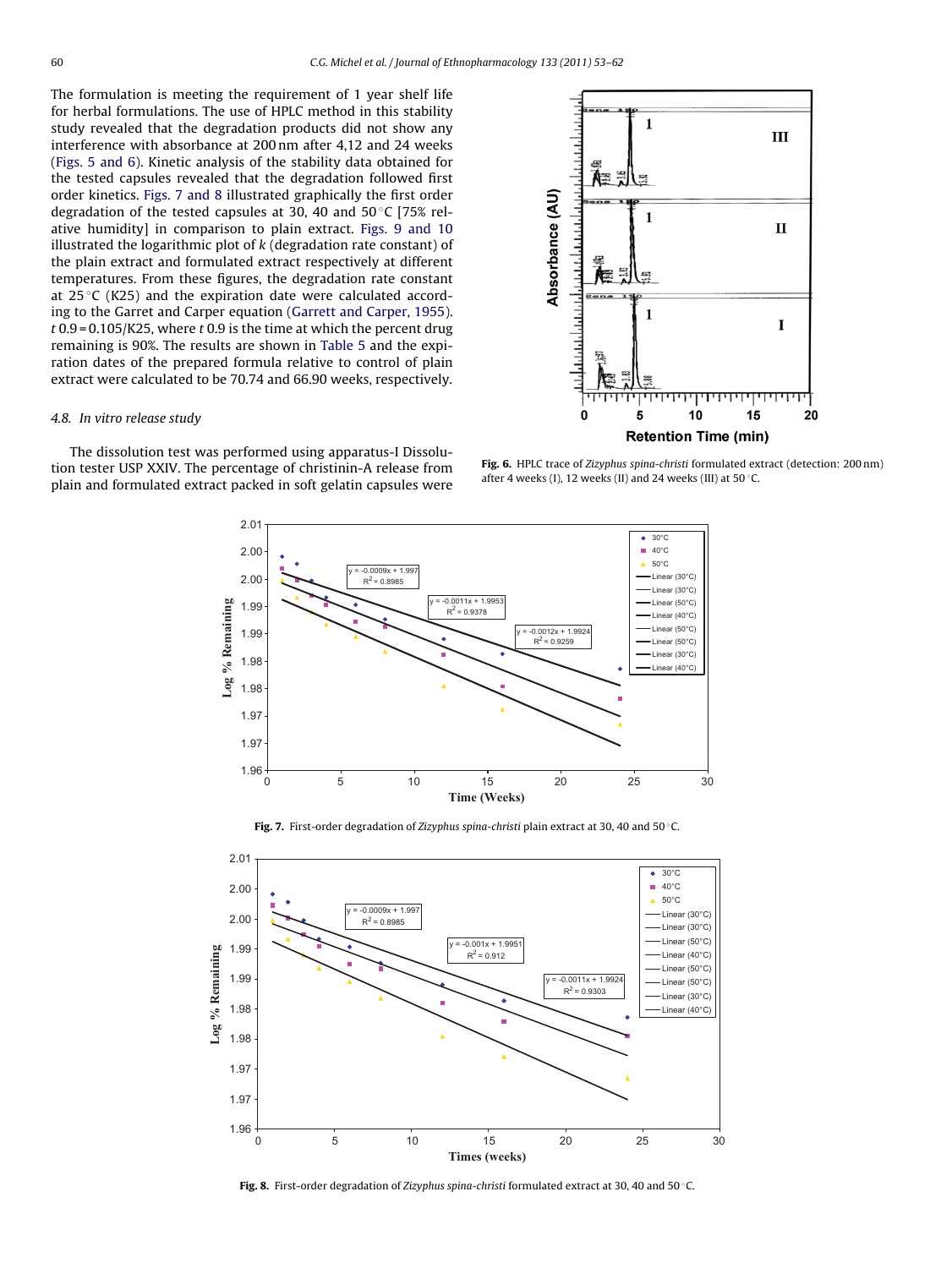### <span id="page-8-0"></span>**Table 5**

Logarithmic K values of the prepared formula relative to control of plain extract at 30, 40 and 50 ◦C [75% relative humidity].

| Extracts                            |                      | Logarithmic K values at different temperatures | Calculation of expiration time (weeks) |                |
|-------------------------------------|----------------------|------------------------------------------------|----------------------------------------|----------------|
|                                     | $303$ K              | $313 \text{ K}$                                | $323 \text{°K}$                        |                |
| Plain extract<br>Formulated extract | $-2.683$<br>$-2.683$ | $-2.559$<br>$-2.638$                           | $-2.524$<br>$-2.524$                   | 66.90<br>70.74 |

I = Plain extract (P-Ext). II = Prepared formula.

#### **Table 6**

Release of christinin-A from plain and formulated extract of Zizyphus spina-christi after storage at 40 and 50 ℃ [75% relative humidity] according to zero, first order kinetics and diffusion model.

| Formulations                           | Correlation coefficient | Mechanism of release |                  |           |
|----------------------------------------|-------------------------|----------------------|------------------|-----------|
|                                        | Zero order              | First order          | <b>Diffusion</b> |           |
| Plain extract stored at 30 °C          | 0.7                     | 0.6                  | 0.8              | Diffusion |
| Formulated extract stored at 30 °C     | 0.4                     | 0.4                  | 0.9              | Diffusion |
| Plain extract stored at $40^{\circ}$ C | 0.7                     | 0.7                  | 0.9              | Diffusion |
| Formulated extract stored at 40 °C     | 0.6                     | 0.6                  | 0.8              | Diffusion |
| Plain extract stored at 50 °C          | 0.9                     | 0.8                  | 0.9              | Diffusion |
| Formulated extract stored at 50 °C     | 0.5                     | 0.5                  | 0.7              | Diffusion |



Fig. 9. Logarithmic plot of K value of plain extract.

calculated spectrophotometrically at 200 nm. Fig. 11 displayed the in vitro release of the extract after 120 min. The release rate of christinin-A from the formulated extract stored at 30, 40 and 50 ◦C [75% relative humidity] was found to be 98.4, 93.0 and 85.6%, respectively after 45 min. While the plain extract stored at 30, 40 and 50 °C [75% relative humidity] gave 59.4, 57.4 and 44.3%, respectively after 60 min. The kinetic analysis of the extract release data from different preparations was calculated by linear regression according to zero, first order kinetics and simplified Higuchi model. The release followed the Higuchi kinetic model, indicating diffusion dominated extract release with little or no drop in the dissolution values throughout the test period as shown in Fig. 11 and Table 6.



**Fig. 10.** Logarithmic plot of K value of prepared formula.





#### 4.9. Conclusion

The current work revealed that the Z. spina-christi leaf extract, plain or formulated, improved glucose utilization in diabetic rats by increasing insulin secretion which may be due to both saponin and polyphenol content and controlling hyperglycemia through attenuation of meal-derived glucose absorption that might be attributed to the total polyphenol content.

The highest yield of extract was recorded for the leaves collected at the end of flowering stage (Ef) while the highest content of marker and antihyperglycemic potency were recorded for samples gathered at June 2008 (Bf) suggesting the time for collection from June to October from the economical standpoint.

The formulation is meeting the requirement of 1 year shelf life for herbal formulations. The degradation products, measured by HPLC method did not show any interference with absorbance at 200 nm. Kinetic analysis of the stability data obtained for the tested capsules followed first order kinetics. The expiration dates of the prepared formula relative to control of plain extract were 70.7 and 66.9 weeks, respectively. The release rate of christinin-A from the formulated extract stored at 30, 40 and 50 $\degree$ C [75% relative humidity] was 98.4, 93 and 85.6% respectively after 45 min. The plain extract stored at the same conditions gave 59.4, 57.4 and 44.3% respectively after 60 min. The release followed the Higuchi kinetic model, indicating diffusion dominated extract release with little or no drop in the dissolution values throughout the test period.

However, clinical trials are still needed to evaluate the efficacy of the formulated Zizyphus leaf extract in diabetic patients.